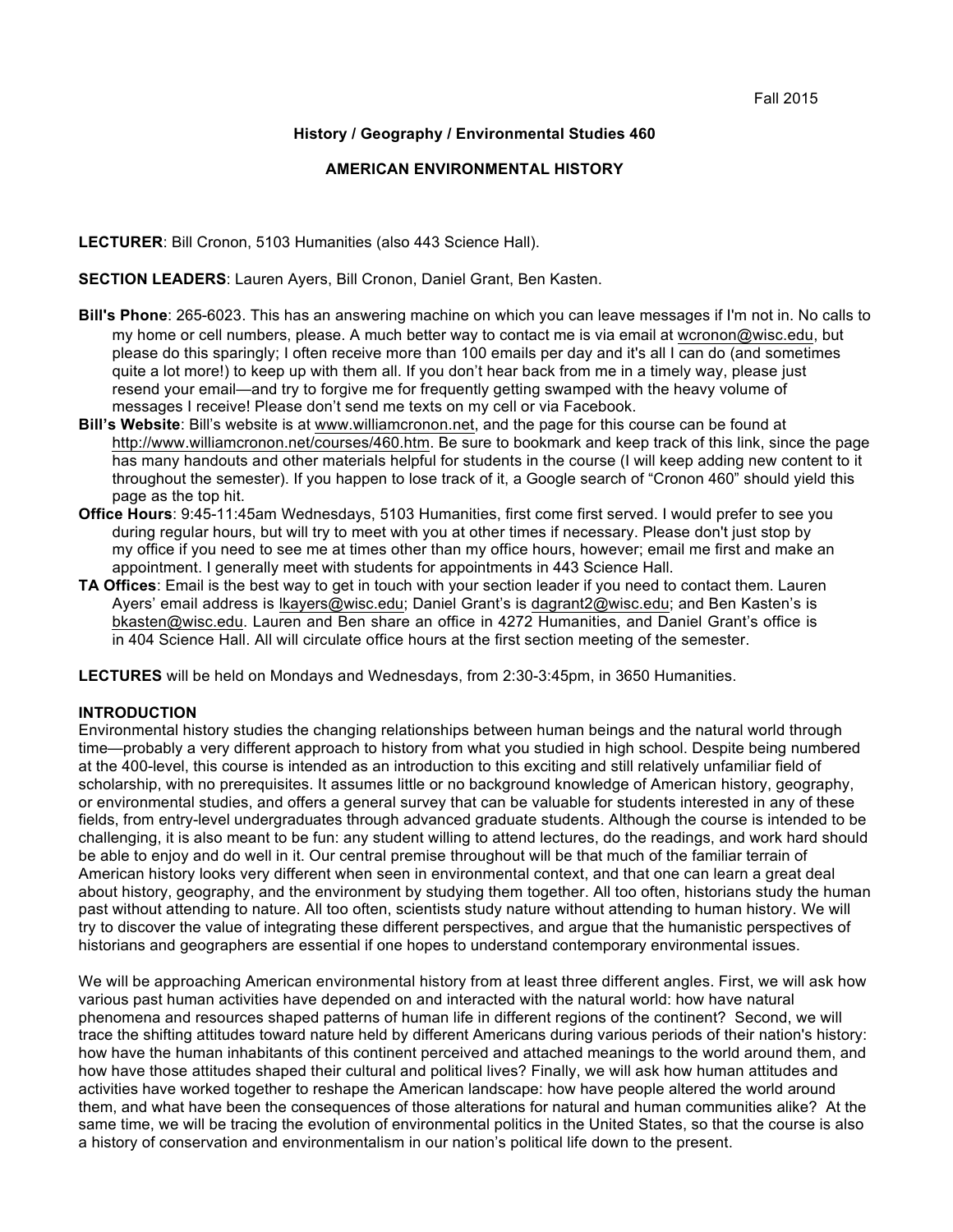#### **A NOTE ON THE READINGS**

This syllabus provides a detailed outline of what we'll be covering in the course, and we strongly advise you to refer to it often as you plan your studying. Readings are moderately extensive, but they are generally not difficult; they have been chosen as much as possible to be fun and thought-provoking as well as informative. All required texts are available at the University Bookstore, and can also be ordered online. They are as follows (with call numbers):

Wayne C. Booth, et al., *The Craft of Research*, 3rd edition, Q180.55 M4 B66 2008. William Cronon, *Changes in the Land*, GF 504 N45 C76 2003 (any edition OK) Aldo Leopold, *A Sand County Almanac*, QH81 L56 1966 (any edition OK) David Stradling, *Conservation in the Progressive Era: Classic Texts*, QH76 C6545 2004 Christopher Wells, *Car Country: An Environmental History*, HE5623 W45 2014 Donald Worster, *Dust Bowl*, F786 W87 (any edition OK)

I have kept down the number of required textbooks quite significantly in recent years in an effort to reduce costs for students; at the same time, the number of online readings has increased, as you'll see when you study the syllabus below. All required textbooks are available on reserve in Helen C. White library. You needn't purchase all of them, and you should feel free to read library copies or share books with classmates if you prefer. Other readings are available as course handouts or on electronic reserve either via your My UW page or on my personal website. Please be sure vou know how to access e-reserve readings and find my website by the end of the first week of *classes.*

#### **COURSE GRADING**

The midterm exam counts for 20% of your grade, and the final for 25% of it; the first paper counts for 5%; the place paper for 30%; and section participation for the remaining 20%. Please note in particular that we take section participation very seriously in this course. Learning how to *talk* intelligently and enthusiastically about significant subjects is actually one of the most important skills you can learn in college, and this course is a great place to work on that skill. We'll be dealing with interesting readings about historical subjects that have important implications for our present and future, so it shouldn't be hard for you to come to section with questions and comments you'd like to share with other members of the group. Try to make a special effort to get to know not just your section leader, but the other students in your section. We promise this will not only make the course more enjoyable, but will add a lot to what you learn as well.

#### **EXAMINATIONS**

There will be two exams, a midterm and a final. The final has an objective section and essay question covering mainly the second half of the course, but also has a second essay question requiring a comprehensive essay covering the course as a whole. Our final exam slot is 7:25-9:25pm on Saturday *night*, December 19, and no advance sittings of the exam will be available, so please plan your end-of-semester travel schedule accordingly.

#### **WRITTEN ASSIGNMENTS**

**FIRST PAPER:** (2 double-spaced pages; 3-4 pages for Honors undergrads and graduate students): This brief initial writing assignment is due at the beginning of lecture on Monday, September 28, and asks you to use one or more historical images to investigate a particular place on the UW-Madison campus or elsewhere in Madison—most likely a set of buildings or a landscape—to assess the ways in which it was different in the past compared to what it is today. This assignment only counts for 5% of your grade because we don't want you to get too stressed out about it; to the contrary, we'd like you to experience the fun of playing historical detective to compare old photographs of a place with what that place looks like today, using your best historical skills to try to identify and interpret the chief changes that have occurred between the different moments in time.

Because we haven't yet given you the tools for the full-scale research you'll be doing for your place paper, we're asking you to peruse online historical photographs to identify one or more that depict a place in Madison you can visit in the present so you can compare the two moments in time and write about the differences you observe. The best websites for locating such images are probably:

Cultural Landscape of the UW-Madison Campus: http://uwdc.library.wisc.edu/collections/UW/UWCulturalLand UW-Madison Image Collection: http://uwdc.library.wisc.edu/collections/UW/UWMadison Wisconsin Historical Society Visual Materials: http://www.wisconsinhistory.org/Content.aspx?dsNav=N:1135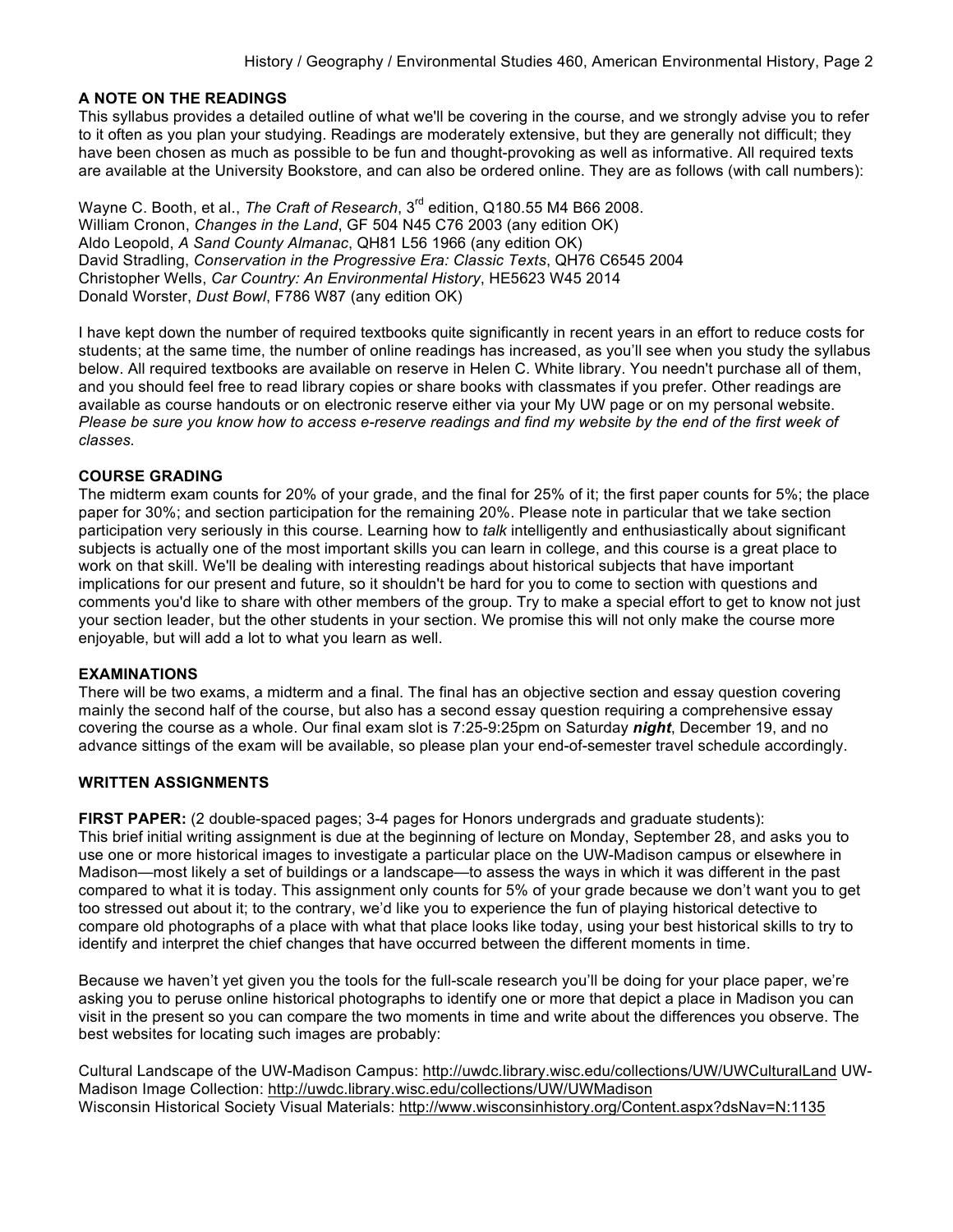You may want to approach your selection of a place from two directions: looking at the world around you as you walk around campus or Madison to think about phenomena in the landscape and built environment that you find especially interesting, but also rummaging around among the online photo collections to see which images most interest you. Some of you will probably first identify your place by walking around in it; others will first find it in an old photo. But the point of this assignment is to juxtapose the photo (or photos—you can use more than one if you'd like) with the place you see today. Once you've done so, you should identify the historical changes that most interest you, then write a brief essay describing these changes and offering your best historical interpretation of what they mean. The first two lectures in the course are designed to try to help you think about different ways of doing this, and the first book we're reading—Christopher Wells's *Car Country*—should also be very suggestive about features in the landscape that you might want to discuss. That said, we also want to caution you not to be excessively influenced by *Car Country* if you're writing about a place that isn't especially oriented toward automobiles—as is, for instance, true of many parts of the UW-Madison campus. We'd also suggest that you select for the place you write about a geographical scale larger than a single building. Although it might seem easier and more manageable to write about one building, in fact this assignment is harder when you have less to write about.

Finally, the following webpage may give you ideas about strategies for interpreting old photographs: http://www.williamcronon.net/researching/images.htm

There are some useful suggestions for how to read an urban landscape on this web page: http://nelson.wisc.edu/che/events/place-based-workshops/2009/project/index.php The following page isn't mainly focused on cities, but it might give you some ideas as well: http://www.williamcronon.net/researching/landscapes.htm

**THE PLACE PAPER** (5-6 double-spaced pages; 7-10 pages for Honors undergrads and graduate students): This is due at the beginning of lecture on Monday, November 23, and is intended to give you an opportunity actually to *do* environmental history yourself as a way of synthesizing what you've learned from the entire course. In it, you are to choose some place--either located in Madison or somewhere you know well from your home or travels--and write a brief essay discussing your interpretation of some aspects of its environmental history, using the themes and perspectives we've studied in class. Because this is a relatively brief paper, you'll need to think carefully about what parts of your chosen place you wish to explore in your essay: it is far better to discuss a few aspects well than many aspects superficially. Write a description or tell a story that will explain to the reader how this place came to have the shape and qualities it has today. You should think of this paper as an exercise in historical, geographical, and environmental interpretation, asking you to read a small patch of landscape as a document of past environmental change. Just as importantly, your place should illustrate one or more important themes drawn from the course as a whole, so please be careful to think carefully about which course themes can help you interpret the past of your place—and which aspects of your place can illustrate the themes of the course.

Since we'd like you to be thinking about this paper from the very start of the semester, we'd like to offer you some suggestions for the how best to approach it. *Remember that a key aspect of this assignment is for you to gain experience trying to "read" an actual landscape while comparing what you find in that place today with historical documents that will help you interpret how it was different in the past.* We fully understand that you don't know enough environmental history to construct a complete or fully accurate narrative of environmental changes that have shaped your chosen place. What we're looking for instead is that you take a long, careful look at the place and try to see it with unfamiliar eyes, taking nothing for granted but looking at everything you see there as if you'd never seen it before. Then ask how the things you see might have come to be there. As the first lecture of the course suggests, the trick is to ask as many questions as you can about landscapes you ordinarily take for granted. (Remember, you can go back and reread that first lecture, which is printed as an essay called "Kennecott Journey" in the book *Under an Open Sky: Rethinking America's Western Past*, edited by myself; a PDF version of it is even more conveniently available on the course page of my website.) Use materials from the readings and from the lectures to help you think about the kinds of questions you want to ask, and do the best job you can answering these questions using the evidence you can find on the ground.

To help you learn the research skills you'll be using in investigating and writing about your place, a group of my graduate students and I created a special website on **"Learning Historical Research,"** designed especially for this place paper assignment, which I would encourage you to explore in detail: www.williamcronon.net/ researching/. It has *many* tips and suggestions that are likely to be helpful to you not just for this paper but for work you do in other courses as well. You are also *strongly* encouraged to read as early in the semester as you can the entirety of the classic book by Wayne Booth, Gregory Colomb, and Joseph Williams entitled *The Craft of Research*.

If you're having trouble choosing a place to write about, consider these suggestions right here in Madison; most can easily be applied to other locations as well: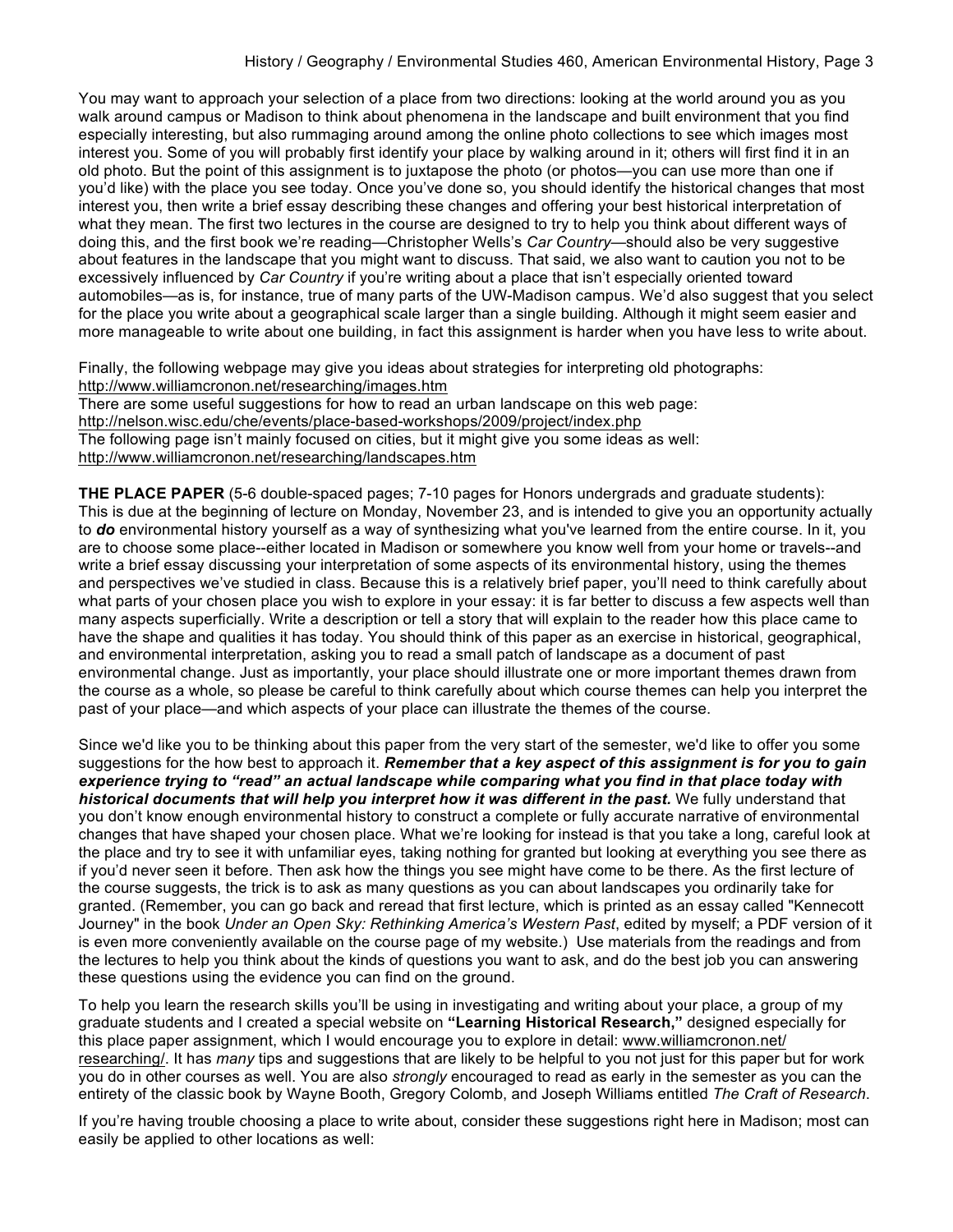- Walk along a railroad track for a mile or more (the one behind the Kohl Center that has become a bike path west of the campus power plant might be a good choice) and think about its relation to the surrounding landscape. Ask how adjacent sites relate to the railroad, and how those relations may have changed with time. In what ways does the railroad divide the surrounding land, and in what ways does it connect it? How might these divisions and connections have changed with time?
- Spend an hour or two in a cemetery and see what you can learn from it as a historical document (Forest Hill and Resurrection cemeteries, on both sides of the Speedway, just beyond Madison's West High School on Regent Street, are excellent for this exercise). What can you learn about the lives of those who are buried there: how long they lived, how they died, what their family relations were, etc.? What does the changing iconography of gravestones and monuments tell you about their attitudes toward life, death, and their place in the natural world? How does the physical form of the cemetery itself (as opposed to individual graves) reflect cultural attitudes toward nature? A group of UW-Madison graduate students produced a wonderful on-line guide to Forest Hill that you can peruse here: http://foresthill.williamcronon.net. An excellent general guide to cemeteries is Douglas Keister's *Stories in Stone: A Field Guide to Cemetery Symbolism and Iconography*, NB1800 K45 2004. There is a walking tour of Forest Hill Cemetery and other resources available at this link: http://www.cityofmadison.com/parks/parks/cemetery/. And there are very detailed guides to the people buried in Madison's two main cemeteries: *Forest Hill Cemetery: A Biographical Guide to Forest Hill Cemetery* and *Bishops to Bootleggers: A Biographical Guide to Resurrection Cemetery*. These are available for online download from the top of this page: http://foresthill.williamcronon.net/learn-more/.
- Drive or bike west from the UW stadium along Regent Street, Speedway, and Mineral Point Road until you're well out into the agricultural countryside (if you can, go as far as Pine Bluff, or even to the point where the road finally ends at Highway 78, which would be a round trip of 20-30 miles). This is in fact the drive described in the second lecture of the course. As you ride, look very closely at the changing spatial arrangement of streets, buildings, and settlement patterns. How do houses change? Look at their sizes, styles, presence or absence of garages and porches, nearness to neighboring houses, sizes of front and back yards, relation of residential and non-residential buildings, etc., etc. Look at the presence or absence of green space. As you drive west, you're essentially moving through neighborhoods that were built in each succeeding decade of the twentieth century. The spatial changes you see directly reflect chronological changes in the history of Madison's built environment and its relations to the surrounding landscape.
- Try comparing two different residential neighborhoods in Madison and writing a brief paper on the key differences you notice between them. The City of Madison's Department of Planning & Development has put together a good series of walking tours you can take of historic neighborhoods in the city, easily accessed as downloadable documents from http://www.ci.madison.wi.us/planning/walkTour.html. You might try taking one or more of these tours, and then write about what you see along the way. Just be careful not to write a paper that only reports what you learn from the tour booklet; be sure really to look carefully at what you see and write about the landscape itself, supplementing the guide with additional library research wherever possible.
- Find the "Lost City" in the southeast part of the UW Arboretum and see what you can figure out about its past. This is an old failed subdivision from the early twentieth century which is now completely overgrown (it could be harder to find in deep snow!). You can find a map of where to locate it in the Arboretum visitor's center, and you could read about its past in Nancy Sachse's book, *A Thousand Ages*, QK 479 S16 1974.
- Walk to the end of Picnic Point and spend time looking at the skyline of Madison. Think about the different human elements that make up that skyline, and ask yourself how and when they might have come to be there. Then go examine those same elements close up and read what you can from their sites. You may benefit from exploring the very detailed prize-winning website and digital map for UW-Madison's Lakeshore Nature Preserve, which includes a great deal of historical information at http://www.lakeshorepreserve.wisc.edu/.

Remember, the most important goal of this assignment is to look at a place, ask questions about it, and think about its past with reference to the historical and geographical phenomena you've learned about in this course. This is much harder when you're worrying about it in the abstract than when you're actually doing it. It really doesn't matter what place you pick. You could literally go to anywhere in Madison or your hometown and take a random walk through a neighborhood, thinking about everything you see along the way, and write a great paper based on it.

We ask you to explore your place not just in the present, but in the past. Although you can partly do this by looking for remnants of the past in the place as it is today, you'll also need to do significant archival research to locate old documents—newspapers, maps, travelers' accounts, photographs, advertisements, and so on—that will give you insight into what your place was like in the past. For instance, looking at old photographs can be wonderfully suggestive about how your place has changed in the past.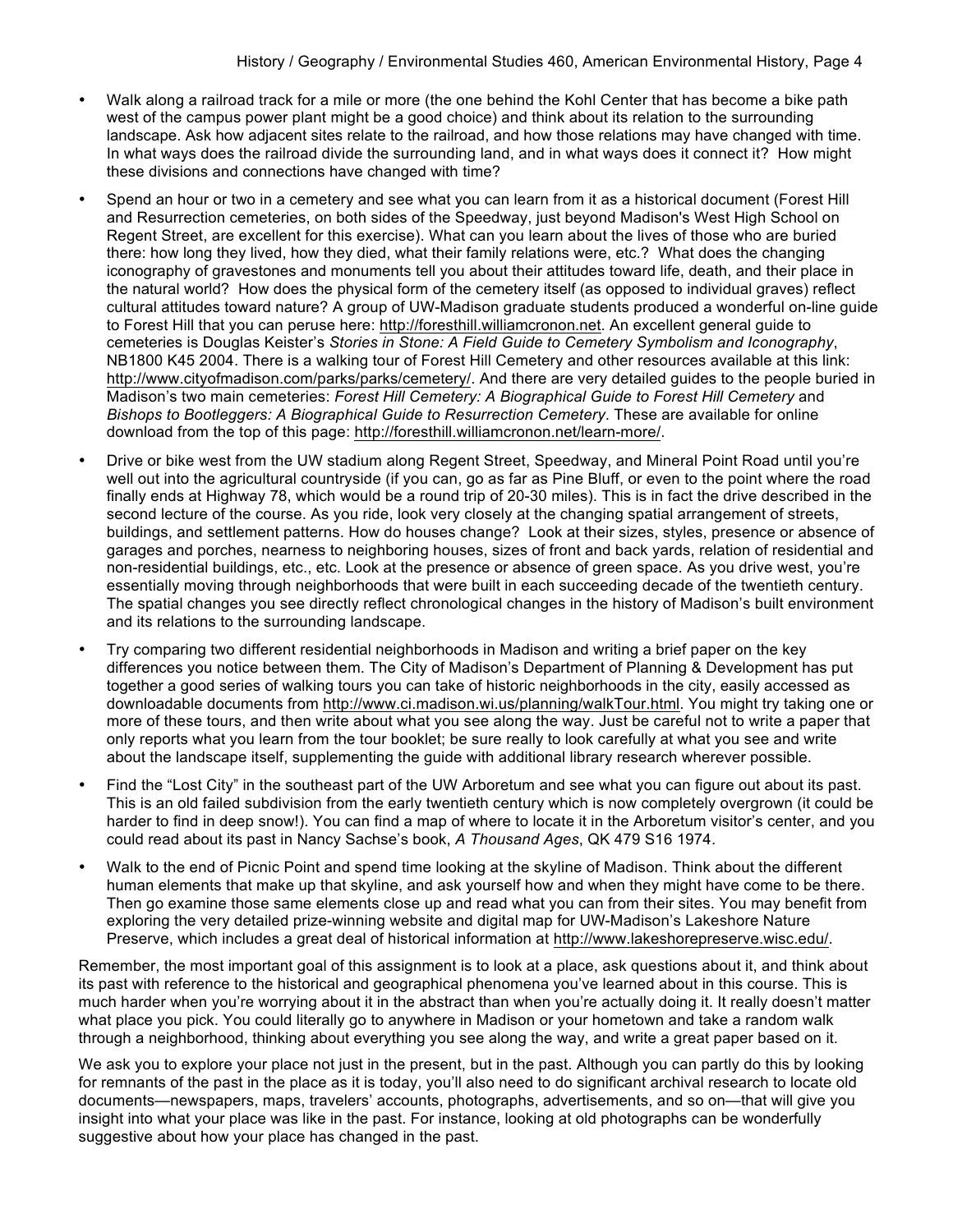If you're writing about Madison, there are three excellent photographic histories of the city and the university on reserve at Helen C. White Library: David Mollenhoff's *Madison: A History of the Formative Years*, F589 M157 M64 1982, 2003; Arthur Hove's *The University of Wisconsin: A Pictorial History*, LD 6128 H68 1991; and Stuart Levitan's *Madison: The Illustrated Sesquicentennial History, Vol. 1, 1856-1931*, F589 M157 L48 2006. There should be copies not just on reserve but in the non-circulating reference collection; multiple copies of Mollenhoff's book are in the Geography Library in Science Hall and the Wisconsin Historical Society Library as well. Even if you only spend half an hour looking through these, they could be extremely helpful to you, especially if you're having trouble with the assignment. (These books are also an excellent source of images to get you thinking about the first assignment for the course as well.)

There are a number of ways you could learn more about your chosen place. The suggestions I've listed below relate mainly to Wisconsin places, but most would be equally well suited to other parts of the country as well. Many of these would likely be very helpful not just for the place paper, but for the first assignment too.

- Look at old photographs. The State Historical Society's Iconographic Collection (located in the Archives on the 4th floor) has a vast collection of images of places from Wisconsin and elsewhere. Nothing is better than a picture for helping you see a past place and relate it to the present. A number of these images (though by no means all!) are now available for on-line search and access at http://www.wisconsinhistory.org/whi/.
- Look at a series of maps of your chosen place to see how it has changed over time. The Cartographic Library in Science Hall can be very helpful here. Aerial photographs might also be very suggestive if they're available. Many maps of Wisconsin are available online via the Wisconsin Historical Society's website at http://www.wisconsinhistory.org/Content.aspx?dsNav=N:1166.
- If you've chosen an urban place, try exploring the amazing collection of bird's-eye views, most published during the nineteenth century, that have been digitized on the Library of Congress's American Memory website. The URL for these is: http://memory.loc.gov/ammem/gmdhtml/gmdhome.html, with the bird's-eye views under "Panoramic Maps" (as you'll see, there are many other cool maps on the Library of Congress site as well!). Check under "Cities and Towns" and search for the place about which you're writing, but don't hesitate to explore other parts of the website as well. The American Memory website is an extraordinary source for digital documents: photos, maps, texts, almost anything you can think of. There's a comparable collection of Wisconsin bird's-eye views at http://www.wisconsinhistory.org/Content.aspx? dsNav=N:4294963828-4294963805&dsNavOnly=N:1166&dsRecordDetails=R:CS3337; check out the Madison oas is not the first
- In the late 1920s or early 1930s, the Wisconsin Department of Natural Resources produced a remarkable series of "Land Economic Inventory Maps" which show the uses of land for every township in the state. You can read more about these maps at http://www.library.wisc.edu/steenbock/wisconsin-land-economic-inventory-thebordner-survey-land-cover-maps/, and access the actual maps at http://uwdc.library.wisc.edu/collections/EcoNatRes/WILandInv under "Land Economic Inventory."
- If you want to go even further back in time, you could look at the original land survey records of the 1830s and 1840s, getting a rough sense of what the land looked like when the first American surveyors came through to impose the grid system upon it. These maps, along with the original surveyors notes, are also now available online, so you can peruse them for places you know at http://libtext.library.wisc.edu/SurveyNotes/.
- Track the changing population of the place in the manuscript census, which is available for every year between 1840 and 1940 except 1890 (for which the census records were destroyed in a fire). Microfilms of the census for every state in the country are available at the Historical Society. These will tell you who lived in a place, their family relationships, their birth places, their occupations, etc. If you're writing about a rural place in Wisconsin, you should also look at the manuscript records of the Agricultural Census, which give you a complete picture of the crops and animals raised on every farm in the state during the census years. These are in the Historical Society too, in the Archives on the 4th floor.
- If you're studying an urban area, look at old city directories, which often list the residents and businesses of a community not just alphabetically but according to their street address. A directory enables you almost literally to walk down the same street in the past that you've walked down in the present, seeing how the people and businesses have changed in the interval. The Historical Society has a large collection of these for most cities in Wisconsin and many in other parts of the country as well.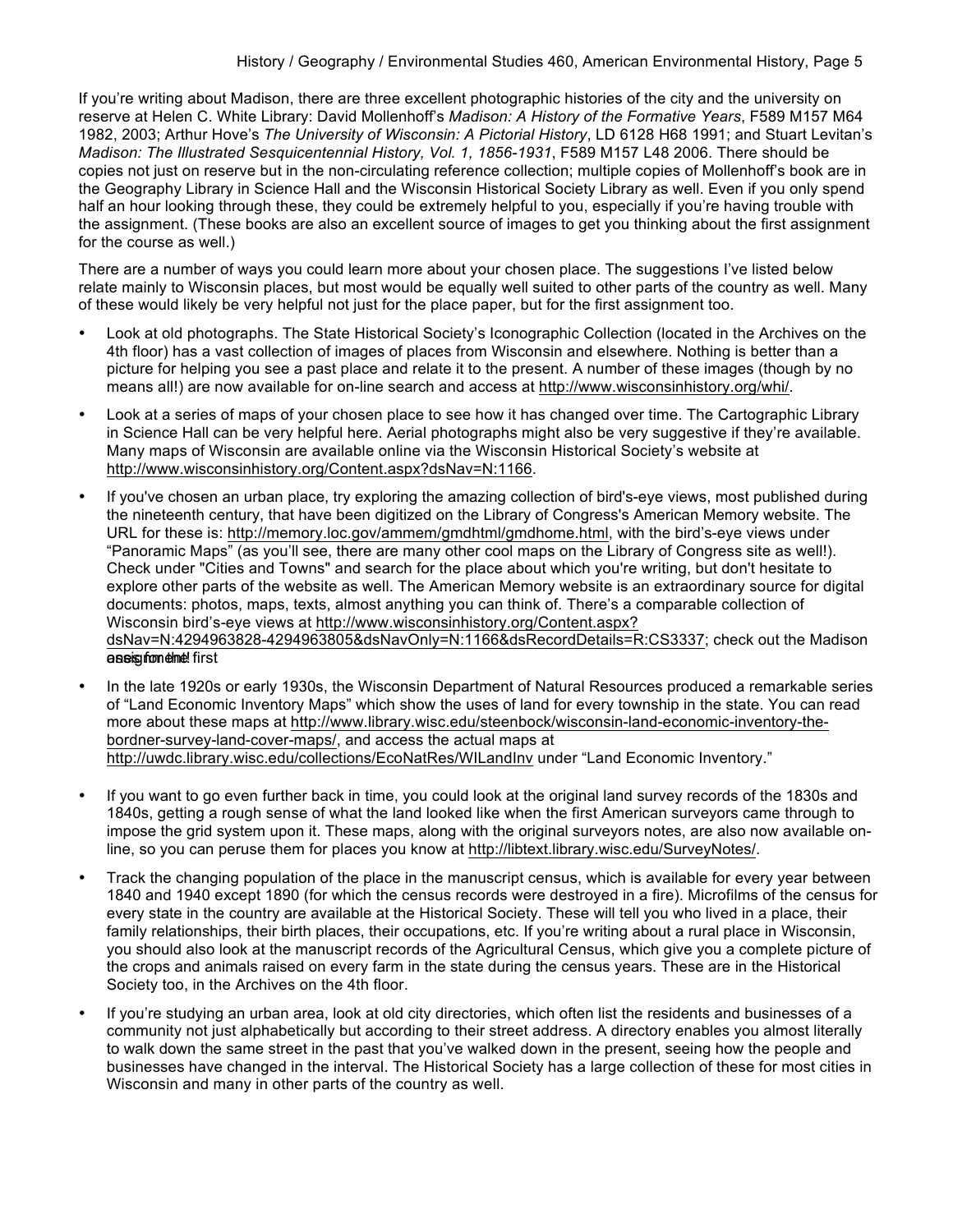- Look at old county atlases or histories for your place. These were published for many counties in the Midwest primarily in the 1870s through the 1890s, so can give you lots of interesting information about your place during the nineteenth century. The Historical Society has an excellent collection, and a number of them are available online.
- And of course: *talk* with people who have lived in your place for a long time.

## **IMPORTANT: BEWARE OF PLAGIARISM!**

It is very important for you to keep track of, acknowledge, and be respectful of the sources you use in writing your place paper. The Web has made it so easy for students to copy and paste information they find online that it may be tempting for you simply to paste some of this material into what we write. Don't EVER do this. Plagiarism is a very serious ethical infraction—pretending that someone else's work is your own—and will get you into serious trouble if it's discovered. To learn more about plagiarism and how to avoid it, consult the following online resources: UW-Madison Writing Center: http://writing.wisc.edu/Handbook/QuotingSources.html Yale Writing Center: http://writing.yalecollege.yale.edu/advice-students/using-sources/understanding-and-avoidingplagiarism

### **THE HISTORY LAB**

This semester, the History Department is offering a new "History Lab" to serve as resource center where experts (PhD students) will assist you with your history papers. No matter your stage in the writing process—choosing a topic, conducting research, composing a thesis, outlining your argument, revising your drafts—the History Lab staff is here, along with your professors and teaching assistants, to help you sharpen your skills and become a more successful writer. Sign up for a one-on-one consultation online: http://go.wisc.edu/hlab

## **IMPORTANT: LAPTOP AND CELLPHONE POLICY**

Because the majority of lectures take place in a darkened room with PowerPoint presentations, because bright laptop screens are distracting to other students in this environment, and because the temptation to multitask has become so enormous now that wireless connections to the Internet are available in most lecture halls, *the use of laptop computers, cell phones, or other screen-based devices is NOT permitted during lectures or discussion sections.* If you have a medical reason for needing to use a laptop or other screen-based device that has been authorized by the McBurney Center, please let us know so we can discuss strategies for your use of these devices that will be minimally disruptive to other students.

### **MCBURNEY STUDENTS:**

If you are a McBurney student who needs any special accommodations for the course, please make sure your section leader is aware of your situation as early in the semester as possible, and well in advance of any examinations for which accommodations will be required.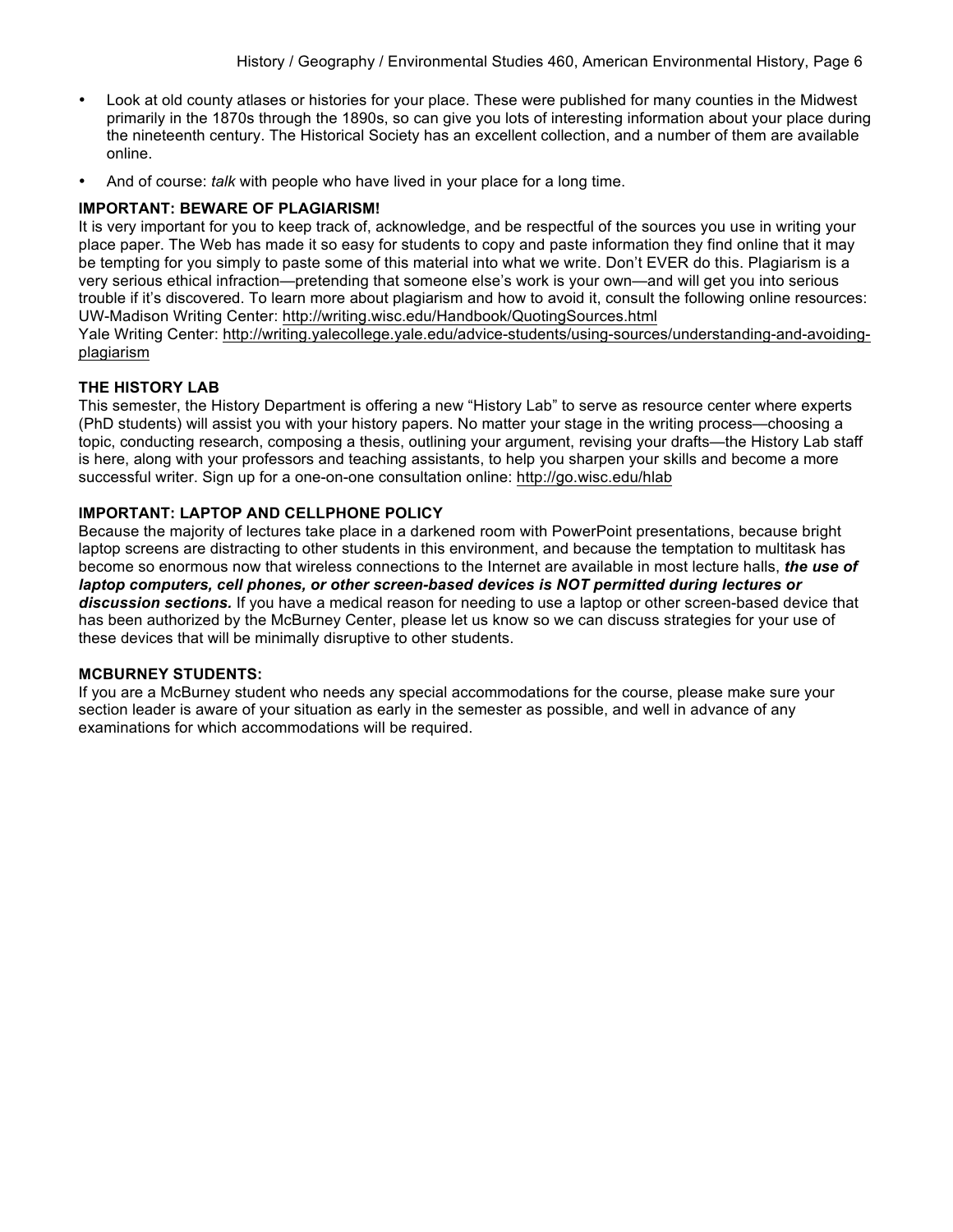## **WEEKLY OUTLINE OF LECTURES AND ASSIGNMENTS**

**IMPORTANT:** In the following outline, lecture topics are arranged into thematic "weeks" that do NOT correspond with ordinary calendar weeks, so don't be confused about this. At least prior to the mid-term exam, most "weeks" consist of a Wednesday lecture, the following Monday lecture, and the following section; this way, all discussion sections will be assured of having heard the same lectures and done the same readings by the time they meet. Occasionally, one of these thematic "weeks" may involve a number of lectures less than or more than two. The parenthetic number after each week's title is the approximate number of pages of reading assigned for that week.

### **Week 1: GETTING STARTED WITH ENVIRONMENTAL HISTORY (**start reading *Car Country***)**

2 Sept: Ghost Landscapes: Getting Started with Environmental History

SECTION: No sections during week of Sept 2; first sections will meet following Labor Day on September 8-10. If you'dCiten, orgu't Kennec eat dDui's experting Hattis read the fortowing The Militar of Ortochons, Georgis Meithes, sangt William in,

eds., *Under an Open Sky: Rethinking America's Western Past* (1992), 28-51, also available on Bill's website as a link under "Other Resources" on our course webpage. It's probably best to do this **after** the lecture. You should also begin reading Wells' *Car Country* for next week's discussion, since it's a long book.

## **Week 2: PLACES, PEOPLE, AND THE PAST (148**—half of *Car Country***)**

9 Sept: A Path Out of Town: Reading the Madison Landscape

14 Sept: The World That Coyote and Raven Made

SECTION: Introductory

ASSIGNMENT: In addition to beginning your reading of *Car Country*, please spend an hour or two before our first discussion section meeting perusing the following two web pages:

"How to Read a Landscape": http://www.williamcronon.net/researching/landscapes.htm and "Reading an Urban Landscape": http://nelson.wisc.edu/che/events/place-basedworkshops/2009/project/index.php

## **Week 3: LEARNING THE CRAFT OF READING LANDSCAPES (148**—half of *Car Country***)**

16 Sept: Migration, Disease, and Death

21 Sept: Co-Invasion

SECTION: Christopher Wells, *Car Country*, entire

ASSIGNMENT: You'll be asked to bring to section and briefly explain to your classmates a print-out from a satellitew of Google Maps (https://www.google.com/maps) or Bing Maps (https://www.bing.com/maps/) of a landscape feature that illustrates an important argument in *Car Country*.

### **WEEK 4: NEW CREATURES, NEW CONNECTIONS (0)**

23 Sept: Selling Animals

28 Sept: A World of Fields and Fences

### **WRITING: FIRST PAPER DUE AT START OF LECTURE ON MONDAY, SEPTEMBER 28.**

SECTION: We'll spend section discussing your papers and how they can help launch your place papers.

### **WEEK 5: THE COUNTRY AND THE CITY (190)**

30 Sept: The Flow of the River: Industrial and Urban Revolutions

5 Oct: The Machine in the Garden: Agricultural Revolutions

SECTION: Cronon, *Changes in the Land*, xi-185 (of 20th anniversary edition, including Afterword). (If you buy a

used copy of the first edition of the book, the new Afterword is available in our Online Library Reserve.)

### **WEEK 6: RETHINKING NATURE (10)**

7 Oct: Mountain Gloom, Mountain Glory: Sublime and Picturesque 12 Oct: Hunters and Hunted SECTION: Romanticism handout (available as PDF download from course web page)

### **WEEK 7: LANDSCAPES OF DEATH (0)**

14 Oct: Even the Oceans Fail

### **14 Oct: EVENING REVIEW SESSION FOR MIDTERM EXAM, 7:00-8:30pm**

SECTION: Come prepared with questions and insights to review for the mid-term exam.